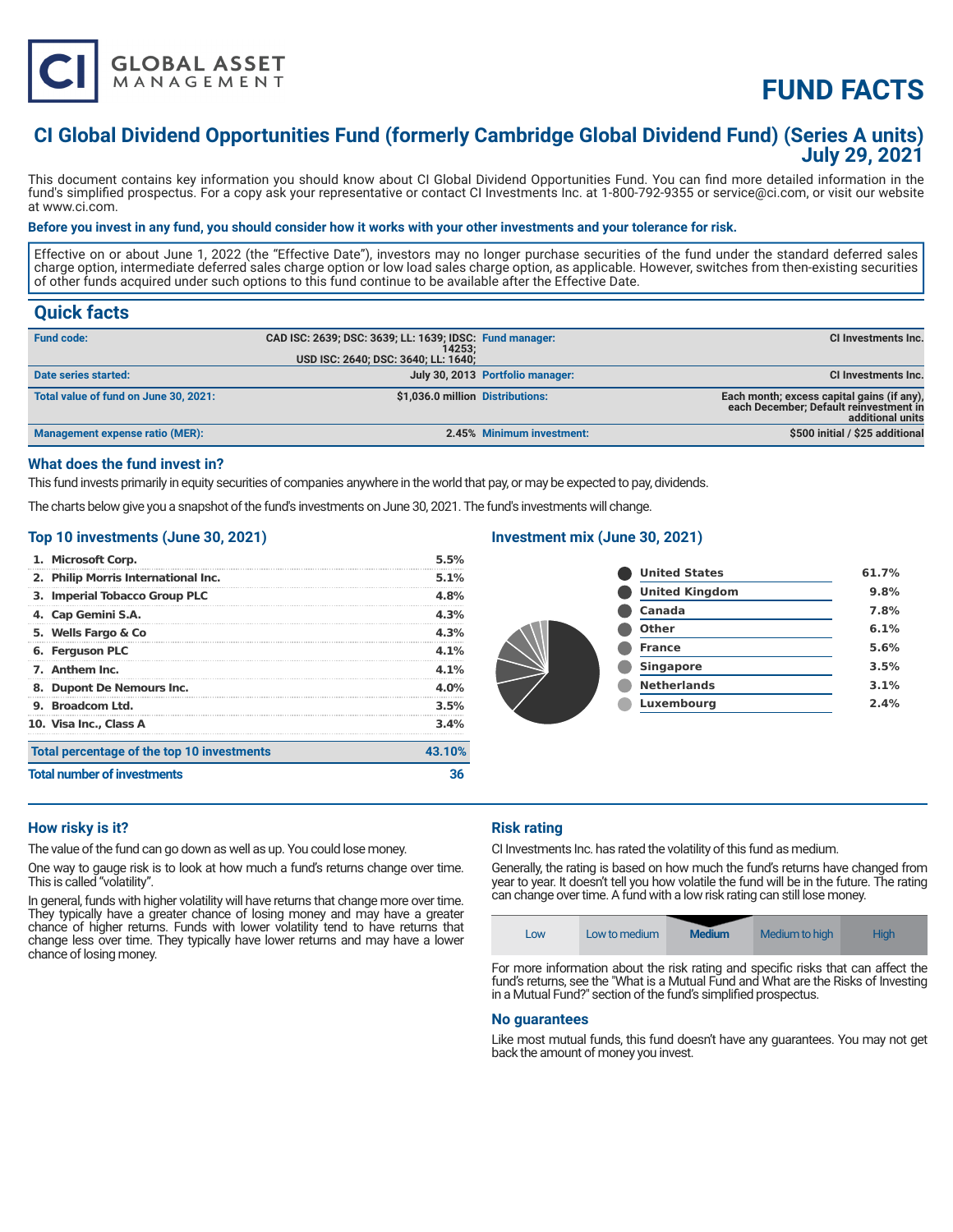# **CI Global Dividend Opportunities Fund (formerly Cambridge Global Dividend Fund) (Series A units)**

# **How has the fund performed?**

This section tells you how Series A securities of the fund have performed over the past 7 calendar years. Returns are after expenses have been deducted. These expenses reduce the fund's returns.

#### **Year-by-year returns**

This chart shows how Series A securities of the fund performed in each of the past 7 calendar years. This fund series has not dropped in value in the last 7 calendar years. The range of returns and change from year to year can help you assess how risky the fund has been in the past. It does not tell you how the fund will perform in the future.



#### **Best and worst 3-month returns**

This table shows the best and worst returns for Series A securities of the fund in a 3- month period over the past 7 calendar years. The best and worst 3-month returns could be higher or lower in the future. Consider how much of a loss you could afford to take in a short period of time.

|                     | <b>Return</b> | 3 months ending | If you invested \$1,000 at the beginning of the period |
|---------------------|---------------|-----------------|--------------------------------------------------------|
| <b>Best return</b>  | 11.5%         | June 30. 2020   | Your investment would be \$1,115.                      |
| <b>Worst return</b> | $-19.1%$      | March 31, 2020  | Vour investment would be \$809.                        |

#### **Average return**

As at June 30, 2021, a person who invested \$1,000 in this series of units of the fund 7 years ago now has \$2,043. This works out to an annual compound return of 9.4%.

# **Who is this fund for?**

# **This fund may be suitable for you if you:**

- want a core global equity fund for your portfolio with the potential for long term growth
- are investing for the medium and/or long term<br>• can tolerate medium risk
- can tolerate medium risk

# **A word about tax**

In general, you'll have to pay income tax on any money you make on a fund. How much you pay depends on the tax laws of where you live and whether you hold the fund in a registered plan, such as a Registered Retirement Savings Plan or a Tax-Free Savings Account.

Keep in mind that if you hold your fund in a non-registered account, fund distributions are included in your taxable income, whether you get them in cash or have them reinvested.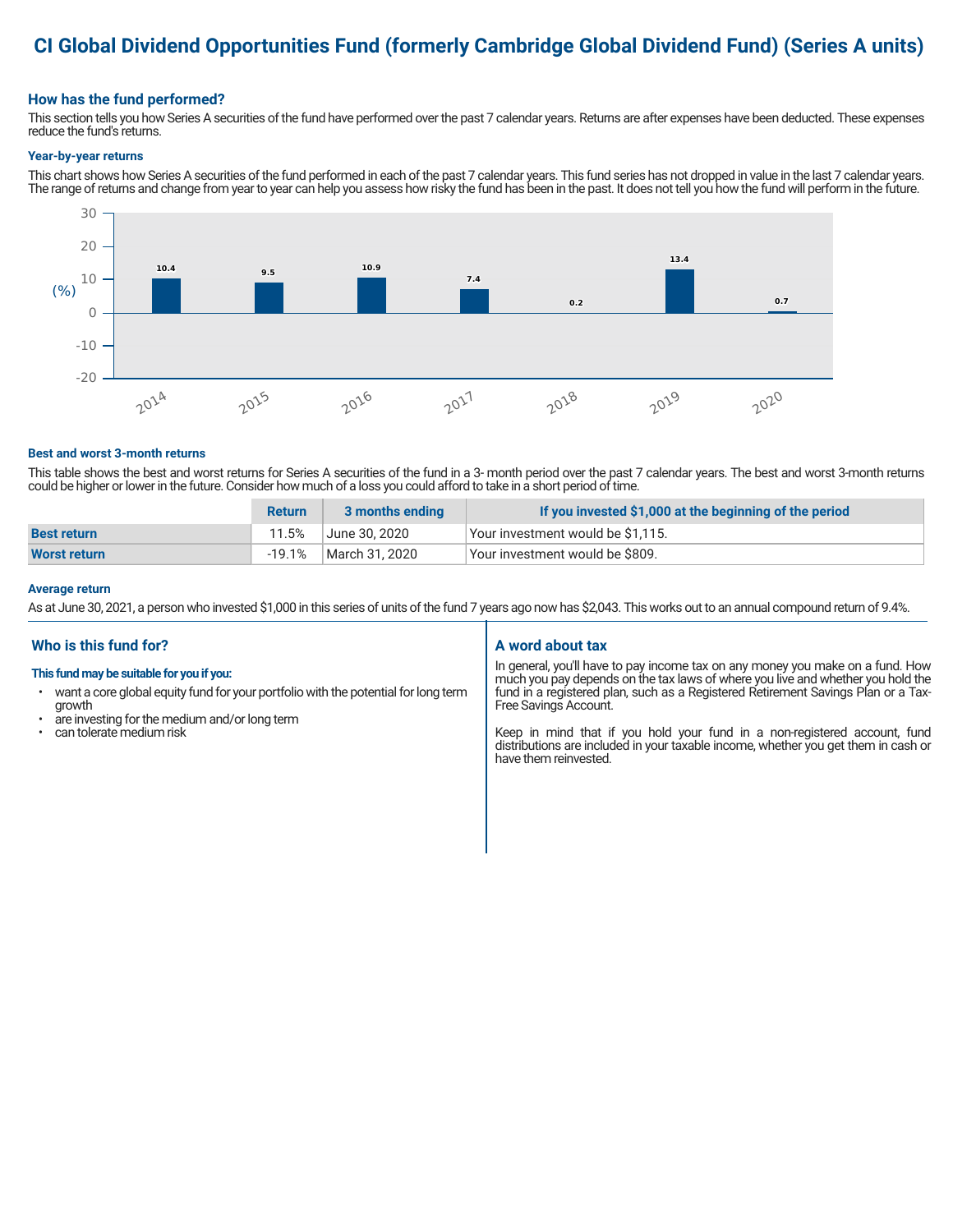# **CI Global Dividend Opportunities Fund (formerly Cambridge Global Dividend Fund) (Series A units)**

# **How much does it cost?**

The following tables show the fees and expenses you could pay to buy, own and sell Series A securities of the fund. The fees and expenses — including any commissions — can vary among series of a fund and among funds. Higher commissions can influence representatives to recommend one investment over another. Ask about other funds and investments that may be suitable for you at a lower cost.

#### **1. Sales charges**

You may have to choose a sales charge option when you buy Series A securities of the fund. Ask about pros and cons of each option.

| What you pay                           |                                                     | <b>How it works</b>                                                                                                                                                                                                                                                                     |  |  |
|----------------------------------------|-----------------------------------------------------|-----------------------------------------------------------------------------------------------------------------------------------------------------------------------------------------------------------------------------------------------------------------------------------------|--|--|
| in percent (%)                         | in dollars<br>(S)                                   |                                                                                                                                                                                                                                                                                         |  |  |
| Initial sales charge                   |                                                     |                                                                                                                                                                                                                                                                                         |  |  |
| 0 to 5.0% of the amount you buy        | \$0 to<br>\$50.00 on<br>every<br>\$1,000 you<br>pay | You and your representative decide on the rate.<br>$\bullet$<br>The initial sales charge is deducted from the amount you buy. It goes to your representative's firm as a commission.                                                                                                    |  |  |
| <b>Standard deferred sales charges</b> |                                                     |                                                                                                                                                                                                                                                                                         |  |  |
| If you sell within:                    | \$0 to<br>\$55.00 on                                | The standard deferred sales charge is a set rate and is deducted from the amount you sell based on the initial cost and<br>number of those securities.                                                                                                                                  |  |  |
| 5.5%<br>1 year of buying               | every<br>\$1,000 of<br>original                     | When you buy the fund, we pay your representative's firm a commission of 5%. Any standard deferred sales charge you pay<br>when you sell the fund goes to us.<br>You can sell up to 10% of your securities each year without paying a standard deferred sales charge subject to certain |  |  |
| 5.0%<br>2 years of buying              | cost you<br>sell                                    | restrictions ("10% free redemption right"). Your 10% free redemption right is reduced by the equivalent number of securities<br>you would have received if you had reinvested any cash distributions you received during the calendar year. If you exercised                            |  |  |
| 5.0%<br>3 years of buying              |                                                     | your 10% redemption right and redeem your securities before the standard deferred sales charge schedule has expired, your                                                                                                                                                               |  |  |
| 4.0%<br>4 years of buying              |                                                     | standard deferred sales charge on a full redemption would be the same as if you had not redeemed securities under your<br>10% free redemption right.                                                                                                                                    |  |  |
| 4.0%<br>5 years of buying              |                                                     | If you hold the fund in a non-registered account, if applicable, you can ask to receive cash distributions which are not<br>$\bullet$<br>subject to standard deferred sales charges.                                                                                                    |  |  |
| 3.0%<br>6 years of buying              |                                                     | You can switch between standard deferred sales charge funds at any time without paying this sales charge. The standard<br>deferred sales charge schedule will be based on the date you bought securities of the first fund and the rates and duration                                   |  |  |
| 2.0%<br>7 years of buying              |                                                     | of such schedule shall continue to apply.<br>Your securities will be converted into the initial sales charge option after the expiry of the standard deferred sales charge                                                                                                              |  |  |
| 0.0%<br>After 7 years                  |                                                     | schedule if you qualify for CI Prestige (and if available for your securities) and such securities will participate in CI Prestige.                                                                                                                                                     |  |  |
|                                        |                                                     |                                                                                                                                                                                                                                                                                         |  |  |
| Intermediate deferred sales charges    |                                                     |                                                                                                                                                                                                                                                                                         |  |  |
| If you sell within:                    | \$0 to<br>\$55.00 on<br>every                       | The intermediate deferred sales charge is a set rate and is deducted from the amount you sell based on the initial cost and<br>number of those securities.<br>When you buy the fund, we pay your representative's firm a commission of 4%. Any intermediate deferred sales charge you   |  |  |
| 5.5%<br>1 year of buying               | \$1,000 of<br>original                              | pay when you sell the fund goes to us.<br>You can sell up to 10% of your securities each year without paying an intermediate deferred sales charge subject to certain                                                                                                                   |  |  |
| 5.0%<br>2 years of buying              | cost you                                            | restrictions. Your 10% free redemption right is reduced by the equivalent number of securities you would have received if                                                                                                                                                               |  |  |
| 4.5%<br>3 years of buying              | sell                                                | you had reinvested any cash distributions you received during the calendar year. If you exercised your 10% redemption right<br>and redeem your securities before the intermediate deferred sales charge schedule has expired, your intermediate deferred                                |  |  |
| 4.0%<br>4 years of buying              |                                                     | sales charge on a full redemption would be the same as if you had not redeemed securities under your 10% free redemption<br>riaht.                                                                                                                                                      |  |  |
| 3.5%<br>5 years of buying              |                                                     | If you hold the fund in a non-registered account, if applicable, you can ask to receive cash distributions which are not<br>subject to intermediate deferred sales charges.                                                                                                             |  |  |
| 3.0%<br>6 years of buying              |                                                     | You can switch between intermediate deferred sales charge funds at any time without paying this sales charge. The<br>intermediate deferred sales charge schedule will be based on the date you bought securities of the first fund and the rates                                        |  |  |
| 7 years of buying<br>1.5%              |                                                     | and duration of such schedule shall continue to apply.<br>Your securities will be converted into the initial sales charge option after the expiry of the intermediate deferred sales                                                                                                    |  |  |
| 0.0%<br>After 7 years                  |                                                     | charge schedule if you qualify for CI Prestige (and if available for your securities) and such securities will participate in CI                                                                                                                                                        |  |  |
|                                        |                                                     | Prestige.                                                                                                                                                                                                                                                                               |  |  |
| Low-load sales charges                 |                                                     |                                                                                                                                                                                                                                                                                         |  |  |
| If you sell within:                    | \$0 to<br>\$30.00 on                                | The low-load sales charge is a set rate and is deducted from the amount you sell based on the initial cost and number of<br>those securities.                                                                                                                                           |  |  |
| 3.0%<br>1 year of buying               | every<br>\$1,000 of                                 | When you buy the fund, we pay your representative's firm a commission of up to 2.5%. Any low-load sales charge you pay<br>when you sell the fund goes to us.                                                                                                                            |  |  |
| 2.5%<br>2 years of buying              | original                                            | If you hold the fund in a non-registered account, if applicable, you can ask to receive cash distributions which are not                                                                                                                                                                |  |  |
| 2.0%<br>3 years of buying              | cost you<br>sell                                    | subject to low-load sales charges.<br>You can switch between low-load sales charge funds at any time without paying this sales charge. The low-load sales                                                                                                                               |  |  |
| 0.0%<br>After 3 years                  |                                                     | charge schedule will be based on the date you bought securities of the first fund and the rates and duration of such<br>schedule shall continue to apply.                                                                                                                               |  |  |
|                                        |                                                     | Your securities will be converted into the initial sales charge option after the expiry of the low-load sales charge schedule if<br>you qualify for CI Prestige (and if available for your securities) and such securities will participate in CI Prestige.                             |  |  |